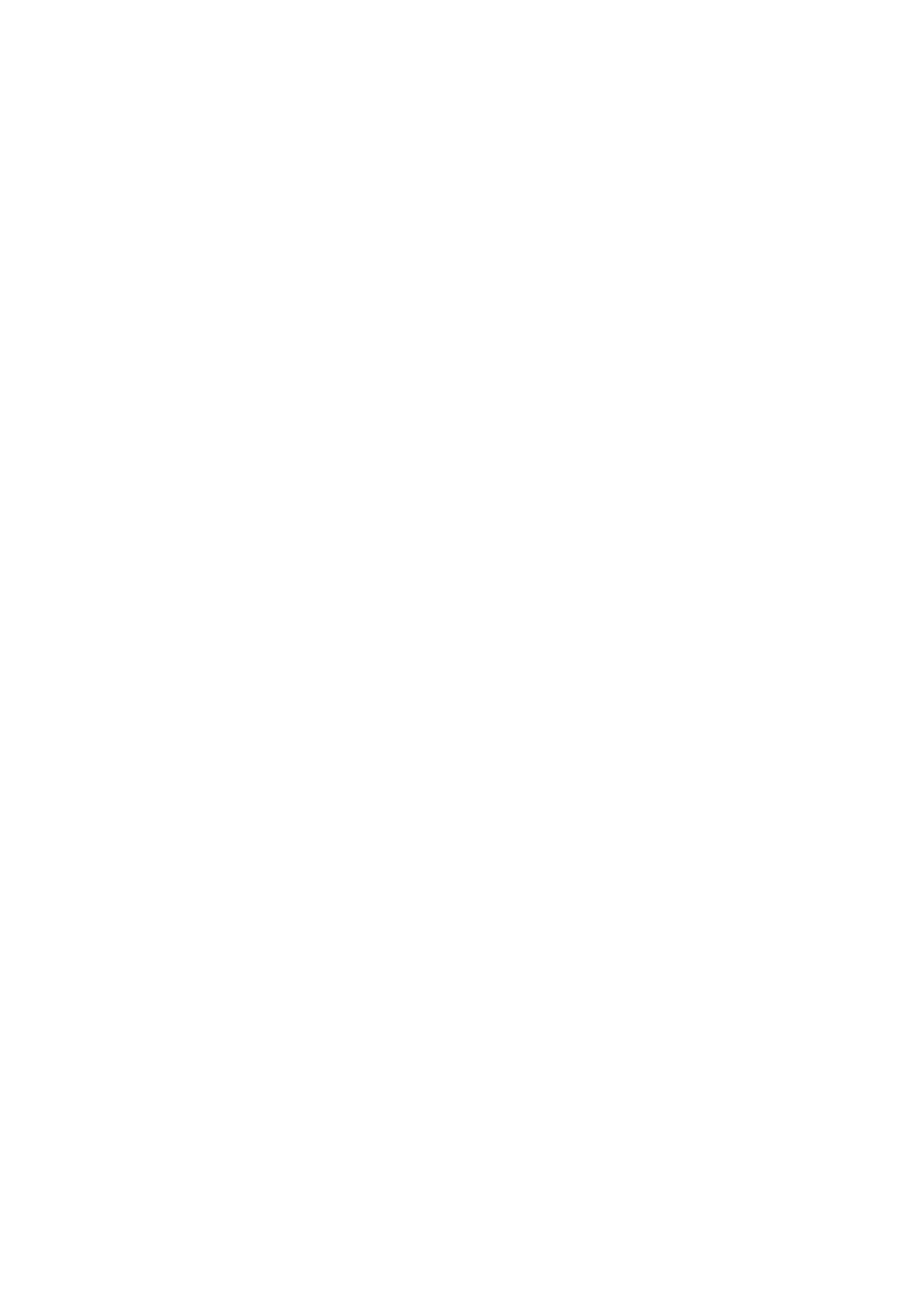

## **POLICY: MANAGING TENANTS' FINANCIAL AFFAIRS**

All reference to 'we', 'our' or 'us' in this Policy should be read as meaning Sandbourne Housing Association.

## **1. Purpose and aim of the Policy**

2.1 The aim of this Policy is to make it clear to tenants and staff that we do not permit staff to manage or handle any monies on behalf of tenants where these relate to tenants' personal finances or relate to social activities organised by tenants.

## **2. Social funds**

- 2.1 We recognise that tenants may wish to fund and organise their own social events.
- 2.2 Tenants are strongly advised to have effective financial systems in place to manage monies collected for their 'social funds' and that all monies collected be held in a bank account specifically set up for this purpose.
- 2.3 It is recommended that tenants who are responsible for this money provide regular statements of account to other tenants who have contributed to the fund. The process should be transparent and accountable.

#### **3. Individual tenant's funds/assets/valuables**

- 3.1 Our staff are not permitted to hold (whether short or long term) tenants' monies, valuables or other personal belongings, such as bank books, bank securities, bonds or other legal documents. Any request by a tenant for a member of staff to do so must be declined in all circumstances.
- 3.2 Where an emergency situation exists, the responsibility for the safe keeping of tenants' personal property, including money, legal documents and valuables, is the responsibility of the tenant's relatives, and/or the emergency care services or social services.

#### **4. Tenants' financial management**

4.1 Staff must not hold Power of Attorney for any tenant or influence a tenant or other service user to make a Will or Trust under which a member of staff is named as executor, trustee or beneficiary.